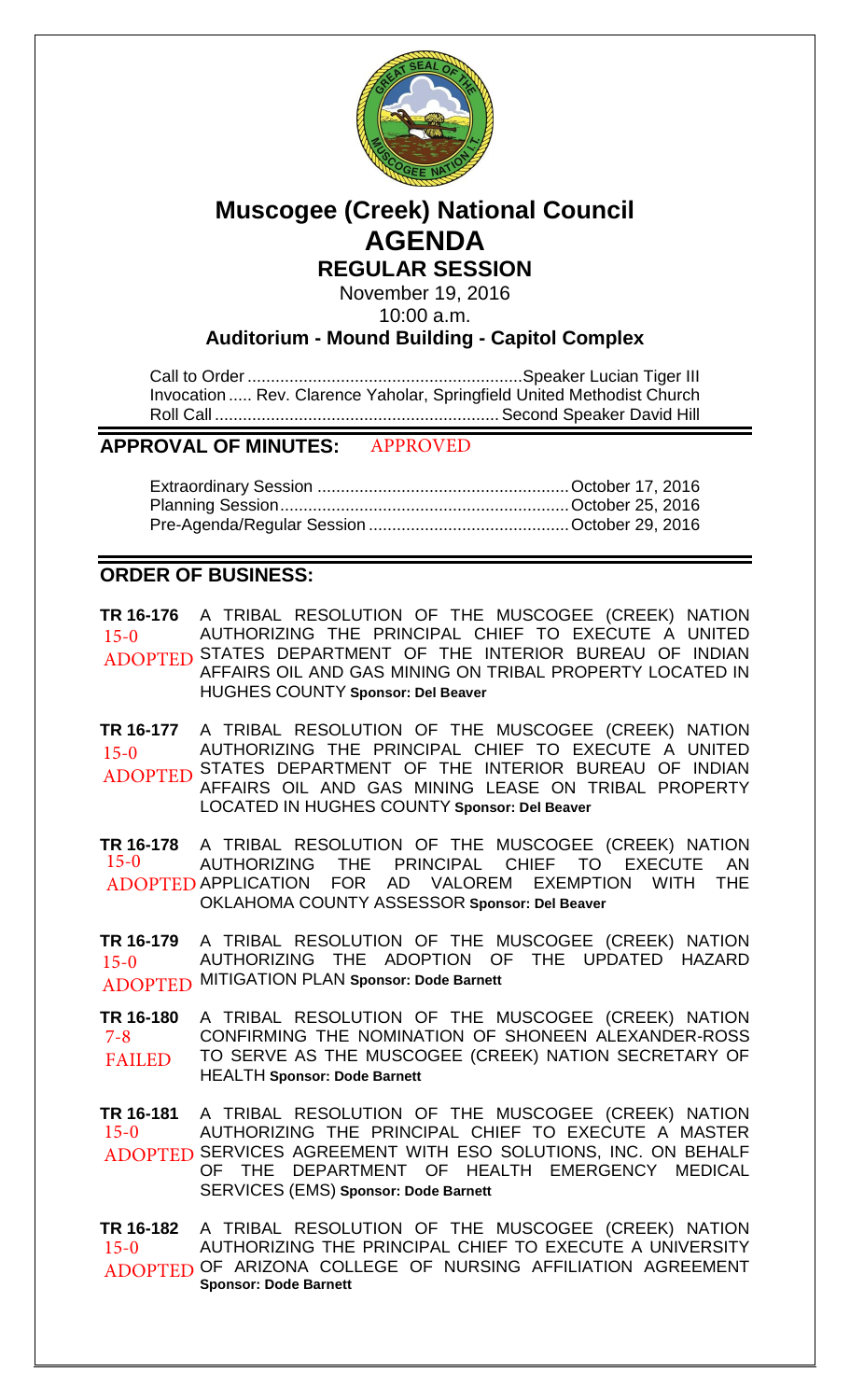#### Regular Session November 19, 2016 Page 2

**TR 16-183** A TRIBAL RESOLUTION OF THE MUSCOGEE (CREEK) NATION AUTHORIZING THE PRINCIPAL CHIEF TO EXECUTE PAYCOM ADOPTED AGREEMENTS INCLUDED IN THE HR PACKAGE ON BEHALF OF THE COLLEGE OF THE MUSCOGEE NATION **Sponsor: James Jennings** 15-0

**TR 16-184** A TRIBAL RESOLUTION OF THE MUSCOGEE (CREEK) NATION AUTHORIZING THE PRINCIPAL CHIEF TO EXECUTE AN AFFILIATION ADOPTED AGREEMENT BETWEEN THE MUSCOGEE (CREEK) NATION DEPARTMENT OF HEALTH AND THE BOARD OF REGENTS OF THE UNIVERSITY OF OKLAHOMA COLLEGE OF PHARMACY **Sponsor: Joyce Deere** 15-0

**TR 16-185** A TRIBAL RESOLUTION OF THE MUSCOGEE (CREEK) NATION AUTHORIZING THE PRINCIPAL CHIEF TO EXECUTE A CONTRACT FOR THE PURCHASE OF PROPERTY LOCATED IN MCINTOSH COUNTY, OKLAHOMA **Sponsor: Darrell Proctor** 15-0 ADOPTED

**TR 16-186** A TRIBAL RESOLUTION OF THE MUSCOGEE (CREEK) NATION AUTHORIZING THE PRINCIPAL CHIEF TO EXECUTE A DETENTION SERVICES AGREEMENT WITH THE SAC AND FOX NATION **Sponsor:** ADOPTED **Randall Hicks** 15-0

**TR 16-187** A TRIBAL RESOLUTION OF THE MUSCOGEE (CREEK) NATION CONFIRMING THE NOMINATION OF JEFFREY MCCOY TO SERVE ON THE GAMING OPERATIONS AUTHORITY BOARD **Sponsor: Robert Hufft** ADOPTED 15-0

**TR 16-188** A TRIBAL RESOLUTION OF THE MUSCOGEE (CREEK) NATION APPROVING BEER SALES AT SOUTH YALE SMOKE HOUSE **Sponsor: Mark Randolph** ADOPTED 15-0

**TR 16-189** A TRIBAL RESOLUTION OF THE MUSCOGEE (CREEK) NATION AUTHORIZING THE PRINCIPAL CHIEF TO EXECUTE A REAL ESTATE ADOPTED CONTRACT AND RELATED DOCUMENTS FOR THE PURCHASE OF PROPERTY IN CHECOTAH, OKLAHOMA FOR THE NATION'S GAMING OPERATIONS **Sponsor: Robert Hufft** 15-0

**TR 16-190** A TRIBAL RESOLUTION OF THE MUSCOGEE (CREEK) NATION AUTHORIZING THE PRINCIPAL CHIEF TO EXECUTE A REAL ESTATE CONTRACT AND RELATED DOCUMENTS FOR THE PURCHASE OF PROPERTY IN CHECOTAH, OKLAHOMA FOR THE NATION'S GAMING OPERATIONS **Sponsor: Robert Hufft** 15-0 ADOPTED

**NCA 16-123** A LAW OF THE MUSCOGEE (CREEK) NATION REPEALING MCNCA TITLE 16 CHAPTER 9, ENTITLED THE TRIBAL EMPLOYMENT RIGHTS ACT AND REALLOCATING FUNDS WITHIN THE INDEFINITELY DEPARTMENT OF EDUCATION AND TRAINING Sponsor: Dode Barnett 15-0 POSTPONED OFFICE

**NCA 16-151** A LAW OF THE MUSCOGEE (CREEK) NATION AUTHORIZING A SPECIAL APPROPRIATION TO THE EUFAULA INDIAN COMMUNITY POSTPONED AND AUTHORIZING APPLICATION FOR A STATE LIMITED LIABILITY INDEFINITELY COMPANY IN ORDER TO START UP AN ECONOMIC DEVELOPMENT VENTURE FOR THE COMMUNITY **Sponsor: Adam Jones III; Co-Sponsor(s): Darrell Proctor (\$35,000.00)** 15-0

**NCA 16-178** A LAW OF THE MUSCOGEE (CREEK) NATION AUTHORIZING A DONATION TO HASKELL PUBLIC SCHOOLS **Sponsor: Robert Hufft (\$2,000.00)** ADOPTED 15-0

**NCA 16-179** A LAW OF THE MUSCOGEE (CREEK) NATION AUTHORIZING A DONATION TO THE HOLDENVILLE FIRE DEPARTMENT **Sponsor: Thomas Yahola (\$5,000.00)** ADOPTED15-0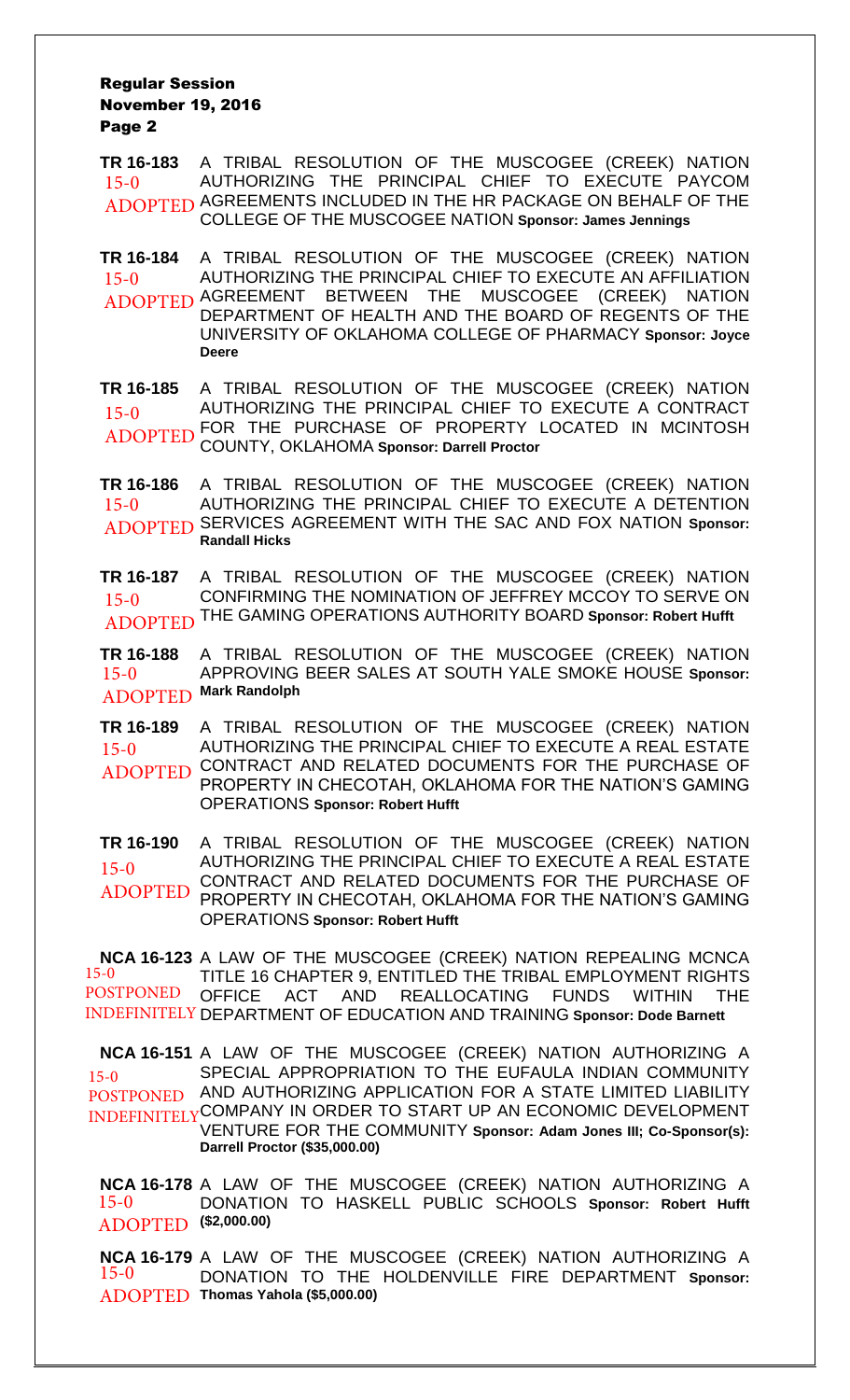#### Regular Session November 19, 2016 Page 3

**NCA 16-180** A LAW OF THE MUSCOGEE (CREEK) NATION AUTHORIZING THE EXPENDITURE OF FUNDS FROM THE INSTITUTE OF MUSEUM AND ADOPTED LIBRARY SERVICES 2016 NATIVE AMERICAN LIBRARY SERVICES BASIC WITH EDUCATION/ASSESSMENT OPTION GRANT FOR THE LIBRARY OF THE COLLEGE OF THE MUSCOGEE NATION **Sponsor: James Jennings (\$7,000.00)** 15-0

**NCA 16-181** A LAW OF THE MUSCOGEE (CREEK) NATION AUTHORIZING A SUPPLEMENTAL APPROPRIATION TO THE MUSCOGEE (CREEK) NATION MVSKOKE LANGUAGE PROGRAM FISCAL YEAR 2017 BUDGET **Sponsor: Joyce Deere (\$396,513.00)** 6-9 FAILED

**NCA 16-183** A LAW OF THE MUSCOGEE (CREEK) NATION AUTHORIZING AN APPROPRIATION FOR MEMBERSHIP FEES OF THE NATIONAL INDIAN EDUCATION ASSOCIATION **Sponsor: Dode Barnett (\$25,000.00)** ADOPTED 10-5

**NCA 16-184** A LAW OF THE MUSCOGEE (CREEK) NATION AUTHORIZING A SUPPLEMENTAL APPROPRIATION FOR THE MUSCOGEE (CREEK) NATION DEPARTMENT OF HEALTH – WETUMKA INDIAN HEALTH CENTER FISCAL YEAR 2017 BUDGET **Sponsor: Rufus Scott; Co-Sponsor(s): Mark Randolph; Thomas Yahola (\$662,245.00)** 9-6 ADOPTED

**NCA 16-185** A LAW OF THE MUSCOGEE (CREEK) NATION AUTHORIZING A DONATION TO GYPSY PUBLIC SCHOOL **Sponsor: Randall Hicks** 15-0 DONATIC<br>**(\$2,000.00) 1DODTED** ADOPTED

**NCA 16-186** A LAW OF THE MUSCOGEE (CREEK) NATION AUTHORIZING A SPECIAL APPROPRIATION TO PROVIDE FINANCIAL ASSISTANCE TO ADOPTED MUSCOGEE (CREEK) TRADITIONAL CHURCHES FOR HEATING EXPENSES **Sponsor: Mark Randolph (\$100,000.00)** 15-0

**NCA 16-187** A LAW OF THE MUSCOGEE (CREEK) NATION AUTHORIZING A DONATION TO DEWAR PUBLIC SCHOOLS **Sponsor: Lucian Tiger III** 15-0 DONATIC<br>**(\$2,000.00) (\$2,000.00)** ADOPTED

**NCA 16-188** A LAW OF THE MUSCOGEE (CREEK) NATION APPROPRIATING FUNDS TO BE USED TOWARD THE PURCHASE OF REAL PROPERTY LOCATED IN MCINTOSH COUNTY, OKLAHOMA **Sponsor: Darrell Proctor** ADOPTED **(\$460,000.00)** 15-0

**NCA 16-189** A LAW OF THE MUSCOGEE (CREEK) NATION AUTHORIZING A BUDGET MODIFICATION IN EXCESS OF TEN PERCENT (10%) FOR THE MUSCOGEE (CREEK) NATION NATURAL RESOURCE CONSERVATION DISTRICT FOR FISCAL YEARS 2014, 2015 AND 2016 **Sponsor: Mark Randolph** 15-0 ADOPTED

**NCA 16-190** A LAW OF THE MUSCOGEE (CREEK) NATION AUTHORIZING THE EXPENDITURE OF FUNDS FROM THE UNITED STATES DEPARTMENT OF AGRICULTURE, NATURAL RESOURCE CONSERVATION SERVICE FOR THE MUSCOGEE (CREEK) NATION NATURAL RESOURCE CONSERVATION DISTRICT **Sponsor: Mark Randolph (\$58,000.00)** 15-0 ADOPTED

**NCA 16-192** A LAW OF THE MUSCOGEE (CREEK) NATION AMENDING MCNCA TITLE 16 §1-102 ENTITLED "THE ORGANIZATION FOR THE EXECUTIVE OFFICE OF THE PRINCIPAL CHIEF" TO ORGANIZE VARIOUS AGRICULTURAL AND NATURAL RESOURCE PROGRAMS THROUGHOUT THE DEPARTMENT OF INTERIOR AFFAIRS **Sponsor: David Hill** 14-1 ADOPTED